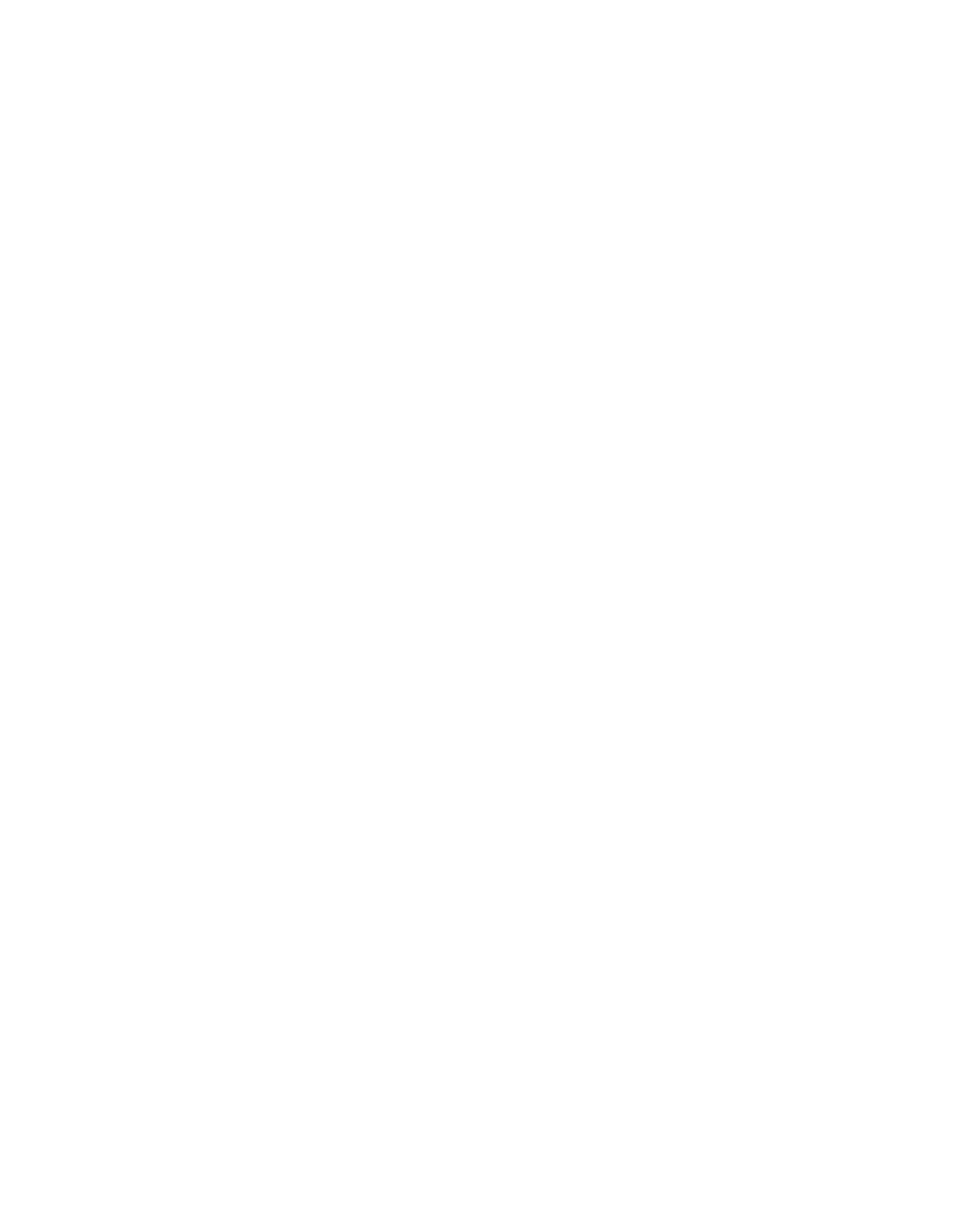#### Hurricana Katrina Metro Polder Inundation Inflows

|                      |               | 17th St. Canal Floodwall<br>Breach |                        | Orleans Ave Floodwall<br>Breach |                | London Ave N Floodwall<br>Breach |                        | London Ave S Floodwall<br>Breach |                      |                   | <b>IHNC Overtopping South</b> |                      | <b>IHNC Overtopping North</b> |                       | IHNC--3 Breaches   |                        |
|----------------------|---------------|------------------------------------|------------------------|---------------------------------|----------------|----------------------------------|------------------------|----------------------------------|----------------------|-------------------|-------------------------------|----------------------|-------------------------------|-----------------------|--------------------|------------------------|
|                      |               | Length (ft)                        |                        | 450.00 Length (ft)              |                | 200.00 Length (ft)               |                        | 300.00 Length (ft)               | 80.00                |                   | Length (ft)                   |                      | 7,000.00 Length (ft)          |                       | 14,000 Length (ft) | 290.00                 |
|                      |               | с                                  | $0.65\quad$ C          |                                 | $0.65\quad$ C  |                                  | 0.65 C                 |                                  | 0.65                 |                   | c                             | $0.70\text{ C}$      |                               | $0.60\mathrm{C}$      |                    | 0.55                   |
|                      |               |                                    | Cumulative             |                                 | Cumulative     |                                  | Cumulative             |                                  | Cumulative           |                   |                               | Cumulative           |                               | Cumulative            |                    | Cumulative             |
| Time                 | Lake Stage    | Invert                             | Flow                   | Invert                          | Flow           | Invert                           | Flow                   | Invert                           | Flow                 | <b>IHNC Stage</b> | Invert                        | Flow                 | Invert                        | Flow                  | Invert             | Flow                   |
|                      | ft            | ft                                 | Acre-Ft                | ft                              | Acre-Ft        | ft                               | Acre-Ft                | ft                               | Acre-Ft              | ft                | ft                            | Acre-Ft              | ft                            | Acre-Ft               | ft                 | Acre-Ft                |
| 5:00 AM              |               |                                    |                        |                                 |                |                                  |                        |                                  |                      | 9.00              |                               |                      |                               |                       |                    |                        |
| 5:30 AM              |               |                                    |                        |                                 |                |                                  |                        |                                  |                      | 9.25              |                               |                      |                               |                       |                    |                        |
| 6:00 AM<br>6:30 AM   |               |                                    |                        |                                 |                |                                  |                        |                                  |                      | 9.50<br>10.00     |                               |                      |                               |                       |                    |                        |
| 7:00 AM              | 8.00          |                                    |                        |                                 |                |                                  |                        | 2.50                             |                      | 11.00             |                               |                      |                               |                       | 3.00               |                        |
| 7:30 AM              | 9.00          |                                    |                        |                                 |                | 2.50                             |                        | 2.00                             | 85.55                | 12.00             |                               |                      |                               |                       | 3.00               |                        |
| 8:00 AM<br>8:30 AM   | 9.50<br>10.00 | 7.00<br>5.00                       | 147.47                 | 9.50<br>9.50                    |                | 2.50<br>2.00                     | 412.17<br>872.79       | 1.50<br>1.00                     | 208.38<br>358.46     | 12.50<br>13.00    | 12.00<br>12.00                | 220.96               | 12.00<br>12.00                | 378.79                | 3.00<br>3.00       | 1,009.60<br>1,605.28   |
| 9:00 AM              | 11.00         | 4.00                               | 564.58                 | 9.50                            | 5.86           | 1.50                             | 1,435.57               | 0.50                             | 537.53               | 13.50             | 12.00                         | 845.94               | 12.00                         | 1.450.18              | 3.00               | 2,248.60               |
| 9:30 AM              | 11.00         | 3.00                               | 1,255.52               | 9.50                            | 36.32          | 0.50                             | 2,163.83               |                                  | 763.19               | 14.00             | 12.00                         | 1.994.09             | 12.00                         | 3.418.45              | 3.00               | 2,940.77               |
| 10:00 AM             | 10.50         | 2.00                               | 2,099.68               | 9.50                            | 66.78          | ×,                               | 3,010.06               | ä,                               | 1,005.16             | 14.00<br>13.50    | 12.00                         | 3,761.79             | 12.00                         | 6,448.79              | 3.00               | 3,682.97               |
| 10:30 AM<br>11:00 AM | 10.00<br>9.00 | 1.00                               | 3,024.22<br>4,031.51   | 9.50<br>9.50                    | 83.37<br>89.23 |                                  | 3,856.28<br>4,642.79   | ×,                               | 1,230.82<br>1,440.56 | 13.00             | 12.00<br>12.00                | 5,529.49<br>6,677.65 | 12.00<br>12.00                | 9,479.13<br>11,447.40 | 3.00<br>3.00       | 4,425.16<br>5,117.33   |
| 11:30 AM             | 8.20          |                                    | 5,038.81               |                                 |                | ł.                               | 5,314.32               |                                  | 1,619.63             | 12.50             | 12.00                         | 7,302.62             | 12.00                         | 12,518.78             | 3.00               | 5,760.65               |
| 12:00 PM             | 7.50          | ä,                                 | 5.914.83               |                                 |                |                                  | 5.898.33               |                                  | 1,775.37             | 12.00             |                               | 7,523.59             |                               | 12,897.58             | 3.00               | 6.356.33               |
| 12:30 PM             | 7.00          | ×                                  | 6,681.10               |                                 |                |                                  | 6,409.18               |                                  | 1,911.59             | 11.50             |                               |                      |                               |                       | 3.00               | 6,905.61               |
| 1:00 PM<br>1:30 PM   | 6.50<br>6.50  |                                    | 7,372.04<br>7.990.29   |                                 |                |                                  | 6,869.81<br>7.281.98   |                                  | 2,034.43<br>2.144.34 | 11.00<br>10.50    |                               |                      |                               |                       | 3.00<br>3.00       | 7,409.75<br>7,870.08   |
| 2:00 PM              | 6.50          |                                    | 8,608.54               |                                 |                |                                  | 7,694.14               |                                  | 2,254.25             | 10.00             |                               |                      |                               |                       | 3.00               | 8,287.93               |
| 2:30 PM              | 6.50          | ×.                                 | 9,226.79               |                                 |                | ×                                | 8,106.31               | ×.                               | 2,364.16             | 9.50              |                               |                      |                               |                       | 3.00               | 8,664.70               |
| 3:00 PM<br>3:30 PM   | 6.50          | ä,<br>ł,                           | 9.845.04               |                                 |                |                                  | 8.518.47<br>8.930.64   |                                  | 2.474.07<br>2,583.98 | 9.00              |                               |                      |                               |                       | 3.00               | 9,001.83<br>9,300.82   |
| 4:00 PM              | 6.50<br>6.50  | ×,                                 | 10,463.29<br>11,081.54 |                                 |                |                                  | 9,342.81               |                                  | 2,693.89             | 8.50<br>8.00      |                               |                      |                               |                       | 3.00<br>3.00       | 9,563.22               |
| 4:30 PM              | 6.50          |                                    | 11,699.79              |                                 |                |                                  | 9.754.97               |                                  | 2,803.80             | 7.50              |                               |                      |                               |                       | 3.00               | 9,790.67               |
| 5:00 PM              | 6.50          | ł,                                 | 12,318.03              |                                 |                |                                  | 10,167.14              |                                  | 2,913.72             | 7.30              |                               |                      |                               |                       | 3.00               | 9,984.87               |
| 5:30 PM<br>6:00 PM   | 6.50<br>6.50  | ٠<br>J.                            | 12.936.28<br>13,554.53 |                                 |                |                                  | 10.579.30<br>10,991.47 |                                  | 3,023.63<br>3,133.54 | 7.10<br>6.90      |                               |                      |                               |                       | 3.00<br>3.00       | 10.166.27<br>10,335.16 |
| 6:30 PM              | 6.50          | ×,                                 | 14,172.78              |                                 |                |                                  | 11,403.63              |                                  | 3,243.45             | 6.70              |                               |                      |                               |                       | 3.00               | 10,491.84              |
| 7:00 PM              | 6.50          | ł.                                 | 14,791.03              |                                 |                |                                  | 11,815.80              |                                  | 3,353.36             | 6.50              |                               |                      |                               |                       | 3.00               | 10,636.63              |
| 7:30 PM              | 6.50          |                                    | 15,409.28              |                                 |                |                                  | 12,227.97              |                                  | 3,463.27             | 6.30              |                               |                      |                               |                       | 3.00               | 10,769.83              |
| 8:00 PM<br>8:30 PM   | 6.50<br>6.50  | ×<br>×,                            | 16,027.53<br>16.645.78 |                                 |                | J.<br>J.                         | 12,640.13<br>13.052.30 | ä,<br>×,                         | 3,573.18<br>3.683.09 | 6.10<br>5.90      |                               |                      |                               |                       | 3.00<br>3.00       | 10,891.79<br>11.002.83 |
| 9:00 PM              | 6.50          |                                    | 17,264.03              |                                 |                |                                  | 13,464.46              |                                  | 3,793.00             | 5.70              |                               |                      |                               |                       | 3.00               | 11,103.29              |
| 9:30 PM              | 6.50          | ×                                  | 17,882.27              |                                 |                | J.                               | 13,876.63              |                                  | 3,902.91             | 5.60              |                               |                      |                               |                       | 3.00               | 11,193.55              |
| 10:00 PM             | 6.40          | ×,                                 | 18.500.52              |                                 |                |                                  | 14.288.80              |                                  | 4,012.82             | 5.50              |                               |                      |                               |                       | 3.00               | 11,278.84              |
| 10:30 PM<br>11:00 PM | 6.30<br>6.20  | ×.                                 | 19,104.56<br>19,694.49 |                                 |                |                                  | 14,691.49<br>15,084.78 |                                  | 4.120.21<br>4,225.09 | 5.40<br>5.30      |                               |                      |                               |                       | 3.00<br>3.00       | 11,359.25<br>11,434.89 |
| 11:30 PM             | 6.10          | ×.                                 | 20.270.44              |                                 |                |                                  | 15.468.74              |                                  | 4.327.48             | 5.20              |                               |                      |                               |                       | 3.00               | 11,505.85              |
| 12:00 AM             | 6.00          | i,                                 | 20,832.51              |                                 |                |                                  | 15,843.45              |                                  | 4,427.40             | 5.10              |                               |                      |                               |                       | 3.00               | 11,572.24              |
| 12:30 AM<br>1:00 AM  | 5.90<br>5.80  | ×,                                 | 21,380.81<br>21,915.46 |                                 |                |                                  | 16,208.99<br>16.565.42 |                                  | 4,524.88<br>4,619.92 | 5.00<br>4.90      |                               |                      |                               |                       | 3.00<br>3.00       | 11,634.15<br>11,691.69 |
| 1:30 AM              | 5.70          | ä,                                 | 22,436.58              |                                 |                |                                  | 16,912.83              |                                  | 4,712.57             | 4.80              |                               |                      |                               |                       | 3.00               | 11,744.97              |
| 2:00 AM              | 5.60          | ä,                                 | 22.944.28              |                                 |                |                                  | 17,251.30              |                                  | 4.802.82             | 4.70              |                               |                      |                               |                       | 3.00               | 11,794.09              |
| 2:30 AM              | 5.50          | ×,                                 | 23,438.67              |                                 |                |                                  | 17,580.90              |                                  | 4,890.72             | 4.60              |                               |                      |                               |                       | 3.00               | 11,839.19              |
| 3:00 AM<br>3:30 AM   | 5.40<br>5.30  | ٠<br>×                             | 23,919.89<br>24.388.03 |                                 |                | ×,                               | 17,901.70<br>18.213.80 |                                  | 4,976.27<br>5,059.49 | 4.50<br>4.40      |                               |                      |                               |                       | 3.00<br>3.00       | 11,880.36<br>11,917.73 |
| 4:00 AM              | 5.20          |                                    | 24,843.24              |                                 |                |                                  | 18,517.27              |                                  | 5,140.42             | 4.30              |                               |                      |                               |                       | 3.00               | 11,951.43              |
| 4:30 AM              | 5.10          | ×.                                 | 25,285.62              |                                 |                |                                  | 18,812.20              |                                  | 5,219.06             | 4.20              |                               |                      |                               |                       | 3.00               | 11,981.59              |
| 5:00 AM              | 5.00          | ä,                                 | 25,715.31              |                                 |                |                                  | 19,098.65              |                                  | 5.295.45             | 4.10              |                               |                      |                               |                       | 3.00               | 12.008.33              |
| 5:30 AM<br>6:00 AM   | 4.90<br>4.80  | ł,<br>×,                           | 26,132.41<br>26,537.07 |                                 |                |                                  | 19,376.72<br>19,646.49 |                                  | 5,369.60<br>5,441.54 | 4.00<br>3.90      |                               |                      |                               |                       | 3.00<br>3.00       | 12,031.80<br>12,052.14 |
| 6:30 AM              | 4.70          |                                    | 26,929.40              |                                 |                |                                  | 19,908.05              |                                  | 5,511.29             | 3.80              |                               |                      |                               |                       | 3.00               | 12,069.51              |
| 7:00 AM              | 4.60          | ×,                                 | 27,309.54              |                                 |                |                                  | 20,161.47              |                                  | 5,578.87             | 3.70              |                               |                      |                               |                       | 3.00               | 12,084.07              |
| 7:30 AM              | 4.50          | ٠                                  | 27.677.61              |                                 |                |                                  | 20.406.85              |                                  | 5,644.31             | 3.60              |                               |                      |                               |                       | 3.00               | 12,095.98              |
| 8:00 AM<br>8:30 AM   | 4.40<br>4.30  | ä,<br>×,                           | 28,033.74<br>28,378.07 |                                 |                |                                  | 20,644.28<br>20,873.83 |                                  | 5,707.62<br>5,768.83 | 3.50<br>3.40      |                               |                      |                               |                       | 3.00<br>3.00       | 12,105.44<br>12,112.63 |
| 9:00 AM              | 4.20          | ÷.                                 | 28,710.73              |                                 |                | ×                                | 21,095.60              |                                  | 5,827.97             | 3.30              |                               |                      |                               |                       | 3.00               | 12,117.78              |
| 9:30 AM              | 4.00          |                                    | 29,031.85              |                                 |                |                                  | 21,309.68              |                                  | 5,885.06             | 3.20              |                               |                      |                               |                       | 3.00               | 12,121.12              |
| 10:00 AM             | 3.90<br>3.80  | ÷                                  | 29,330.31              |                                 |                |                                  | 21,508.65              |                                  | 5,938.12             | 3.10              |                               |                      |                               |                       | 3.00               | 12,122.94              |
| 10:30 AM<br>11:00 AM | 3.70          | ä,                                 | 29.617.64<br>29,894.00 |                                 |                |                                  | 21,700.21<br>21,884.45 |                                  | 5,989.20<br>6,038.33 | 3.00<br>2.90      |                               |                      |                               |                       | 3.00               | 12,123.58              |
| 11:30 AM             | 3.60          | ×,                                 | 30,159.52              |                                 |                |                                  | 22,061.46              |                                  | 6,085.53             | 2.80              |                               |                      |                               |                       |                    |                        |
| 12:00 PM             | 3.50          | ٠                                  | 30.414.34              |                                 |                |                                  | 22.231.34              |                                  | 6.130.84             | 2.70              |                               |                      |                               |                       |                    |                        |
| 12:30 PM             | 3.40          | J.<br>÷.                           | 30,658.63              |                                 |                | ×                                | 22,394.20              | ×,                               | 6,174.27             | 2.60<br>2.50      |                               |                      |                               |                       |                    |                        |
| 1:00 PM<br>1:30 PM   | 3.30<br>3.20  | ä,                                 | 30.892.52<br>31.116.17 |                                 |                |                                  | 22,550.13<br>22.699.22 |                                  | 6,215.85<br>6.255.61 | 2.40              |                               |                      |                               |                       |                    |                        |
| 2:00 PM              | 3.10          | ×,                                 | 31,329.73              |                                 |                |                                  | 22,841.60              |                                  | 6,293.57             | 2.30              |                               |                      |                               |                       |                    |                        |
| 2:30 PM              | 3.00          | ×,                                 | 31,533.35              |                                 |                |                                  | 22,977.35              |                                  | 6,329.77             | 2.20              |                               |                      |                               |                       |                    |                        |
| 3:00 PM<br>3:30 PM   | 2.90<br>2.80  |                                    | 31.727.21<br>31,911.45 |                                 |                |                                  | 23.106.59<br>23,229.41 |                                  | 6.364.23<br>6,396.99 | 2.10<br>2.00      |                               |                      |                               |                       |                    |                        |
| 4:00 PM              | 2.70          | ×,                                 | 32.086.25              |                                 |                |                                  | 23.345.94              |                                  | 6.428.06             | 1.90              |                               |                      |                               |                       |                    |                        |
| 4:30 PM              | 2.50          |                                    | 32,251.76              |                                 |                |                                  | 23,456.29              |                                  | 6,457.49             |                   |                               |                      |                               |                       |                    |                        |
| 5:00 PM              |               |                                    | 32,399.23              |                                 |                |                                  | 23,554.60              |                                  | 6,483.71             |                   |                               |                      |                               |                       |                    |                        |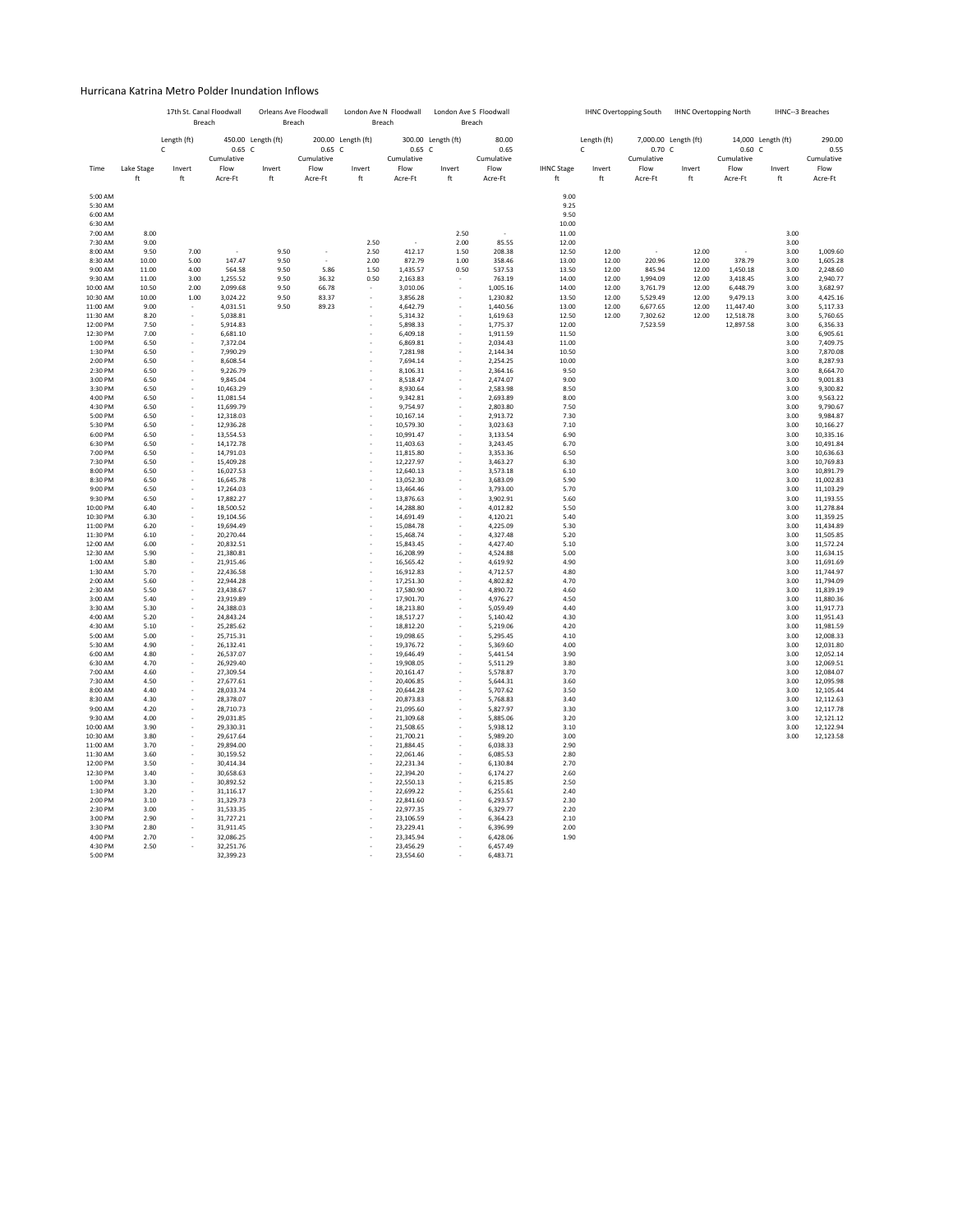### Hurricana Katrina NO East Polder Inundation Inflows

|          |                   | <b>IHNC East Floodwall</b> |                          | <b>IHNC East Floodwall</b> |                          |                   | Citrus Back       |            |                    | Citrus Back              | Citrus Back       |             |  |
|----------|-------------------|----------------------------|--------------------------|----------------------------|--------------------------|-------------------|-------------------|------------|--------------------|--------------------------|-------------------|-------------|--|
|          |                   | Breach                     |                          |                            | Overtopping              |                   | Levee-Overtopping |            |                    | Levee-Overtopping        | Levee-Overtopping |             |  |
|          |                   |                            |                          |                            |                          |                   |                   |            | w/Erosion 1        |                          |                   | w/Erosion 2 |  |
|          |                   | Length (ft)                |                          | 39.36 Length (ft)          | 15,744                   |                   | Length (ft)       |            | 37,786 Length (ft) |                          | 1,000 Length (ft) | 1,000       |  |
|          |                   | C                          | $0.50\text{ C}$          |                            | 1.00                     |                   | C                 | 0.80 C     |                    | 0.60 C                   |                   | 0.60        |  |
|          |                   |                            | Cumulative               |                            | Cumulative               |                   |                   | Cumulative |                    | Cumulative               |                   | Cumulative  |  |
| Time     | <b>IHNC Stage</b> | Invert                     | Flow                     | Invert                     | Flow                     | <b>GIWW Stage</b> | Invert            | Flow       | Invert             | Flow                     | Invert            | Flow        |  |
|          | ft                | ft                         | Acre-Ft                  | ft                         | Acre-Ft                  | ft                | ft                | Acre-Ft    | ft                 | Acre-Ft                  | ft                | Acre-Ft     |  |
| 5:00 AM  | 9.00              | 5.50                       | $\overline{\phantom{a}}$ |                            |                          |                   |                   |            |                    |                          |                   |             |  |
| 5:30 AM  | 9.25              | 5.50                       | 14.79                    |                            |                          |                   |                   |            |                    |                          |                   |             |  |
| 6:00 AM  | 9.50              | 5.50                       | 31.20                    |                            |                          |                   |                   |            |                    |                          |                   |             |  |
| 6:30 AM  | 10.00             | 5.50                       | 49.27                    |                            |                          |                   |                   |            |                    |                          |                   |             |  |
| 7:00 AM  | 11.00             | 5.50                       | 70.84                    |                            |                          |                   |                   |            |                    |                          |                   |             |  |
| 7:30 AM  | 12.00             | 5.50                       | 99.97                    |                            |                          | 12.50             | 12.50             |            | 12.50              |                          | 12.50             |             |  |
| 8:00 AM  | 12.50             | 5.50                       | 137.41                   | 12.50                      | ÷                        | 13.00             | 12.50             | $\sim$     | 12.50              | $\overline{\phantom{a}}$ | 12.50             | $\sim$      |  |
| 8:30 AM  | 13.00             | 5.50                       | 179.25                   | 12.50                      | $\overline{\phantom{a}}$ | 13.50             | 12.50             | 1,277.94   | 12.50              | 27.07                    | 12.00             | 27.07       |  |
| 9:00 AM  | 13.50             | 5.50                       | 225.65                   | 12.50                      | 692.22                   | 14.00             | 12.50             | 4,892.50   | 12.00              | 103.63                   | 11.00             | 167.71      |  |
| 9:30 AM  | 14.00             | 5.50                       | 276.77                   | 12.50                      | 2,650.10                 | 14.50             | 12.50             | 11,532.86  | 11.50              | 320.17                   | 10.00             | 565.52      |  |
| 10:00 AM | 14.00             | 5.50                       | 332.75                   | 12.50                      | 6,246.97                 | 14.00             | 12.50             | 21,756.37  | 11.00              | 717.97                   | 9.00              | 1,296.34    |  |
| 10:30 AM | 13.50             | 5.50                       | 388.74                   | 12.50                      | 9,843.83                 | 13.50             | 12.50             | 28,396.73  | 11.00              | 1,115.78                 | 9.00              | 2,152.29    |  |
| 11:00 AM | 13.00             | 5.50                       | 439.86                   | 12.50                      | 11,801.71                | 13.00             | 12.50             | 32,011.29  | 11.00              | 1,418.41                 | 9.00              | 2,883.11    |  |
| 11:30 AM | 12.50             | 5.50                       | 486.26                   | 12.50                      | 12,493.93                | 12.50             | 12.50             | 33,289.23  | 11.00              | 1,634.95                 | 9.00              | 3,495.58    |  |
| 12:00 PM | 12.00             | 5.50                       | 528.10                   |                            |                          | 12.00             |                   |            | 11.00              | 1,775.59                 | 9.00              | 3,996.88    |  |
| 12:30 PM | 11.50             | 5.50                       | 565.53                   |                            |                          | 11.50             |                   |            | 11.00              | 1,852.15                 | 9.00              | 4,394.68    |  |
| 1:00 PM  | 11.00             | 5.50                       | 598.73                   |                            |                          | 11.00             |                   |            | 11.00              | 1,879.22                 | 9.00              | 4,697.31    |  |
| 1:30 PM  | 10.50             | 5.50                       | 627.87                   |                            |                          | 10.50             |                   |            |                    |                          | 9.00              | 4,913.85    |  |
| 2:00 PM  | 10.00             | 5.50                       | 653.13                   |                            |                          | 10.00             |                   |            |                    |                          | 9.00              | 5,054.49    |  |
| 2:30 PM  | 9.50              | 5.50                       | 674.70                   |                            |                          | 9.50              |                   |            |                    |                          | 9.00              | 5,131.05    |  |
| 3:00 PM  | 9.00              | 5.50                       | 692.77                   |                            |                          | 9.00              |                   |            |                    |                          | 9.00              | 5,158.12    |  |
| 3:30 PM  | 8.50              | 5.50                       | 707.56                   |                            |                          |                   |                   |            |                    |                          |                   |             |  |
| 4:00 PM  | 8.00              | 5.50                       | 719.30                   |                            |                          |                   |                   |            |                    |                          |                   |             |  |
| 4:30 PM  | 7.50              | 5.50                       | 728.23                   |                            |                          |                   |                   |            |                    |                          |                   |             |  |
| 5:00 PM  | 7.30              | 5.50                       | 734.62                   |                            |                          |                   |                   |            |                    |                          |                   |             |  |
| 5:30 PM  | 7.10              | 5.50                       | 740.08                   |                            |                          |                   |                   |            |                    |                          |                   |             |  |
| 6:00 PM  | 6.90              | 5.50                       | 744.65                   |                            |                          |                   |                   |            |                    |                          |                   |             |  |
| 6:30 PM  | 6.70              | 5.50                       | 748.39                   |                            |                          |                   |                   |            |                    |                          |                   |             |  |
| 7:00 PM  | 6.50              | 5.50                       | 751.36                   |                            |                          |                   |                   |            |                    |                          |                   |             |  |
| 7:30 PM  | 6.30              | 5.50                       | 753.62                   |                            |                          |                   |                   |            |                    |                          |                   |             |  |
| 8:00 PM  | 6.10              | 5.50                       | 755.23                   |                            |                          |                   |                   |            |                    |                          |                   |             |  |
| 8:30 PM  | 5.90              | 5.50                       | 756.28                   |                            |                          |                   |                   |            |                    |                          |                   |             |  |
| 9:00 PM  | 5.70              | 5.50                       | 756.86                   |                            |                          |                   |                   |            |                    |                          |                   |             |  |
| 9:30 PM  | 5.60              | 5.50                       | 757.06                   |                            |                          |                   |                   |            |                    |                          |                   |             |  |
| 10:00 PM | 5.50              | 5.50                       | 757.13                   |                            |                          |                   |                   |            |                    |                          |                   |             |  |